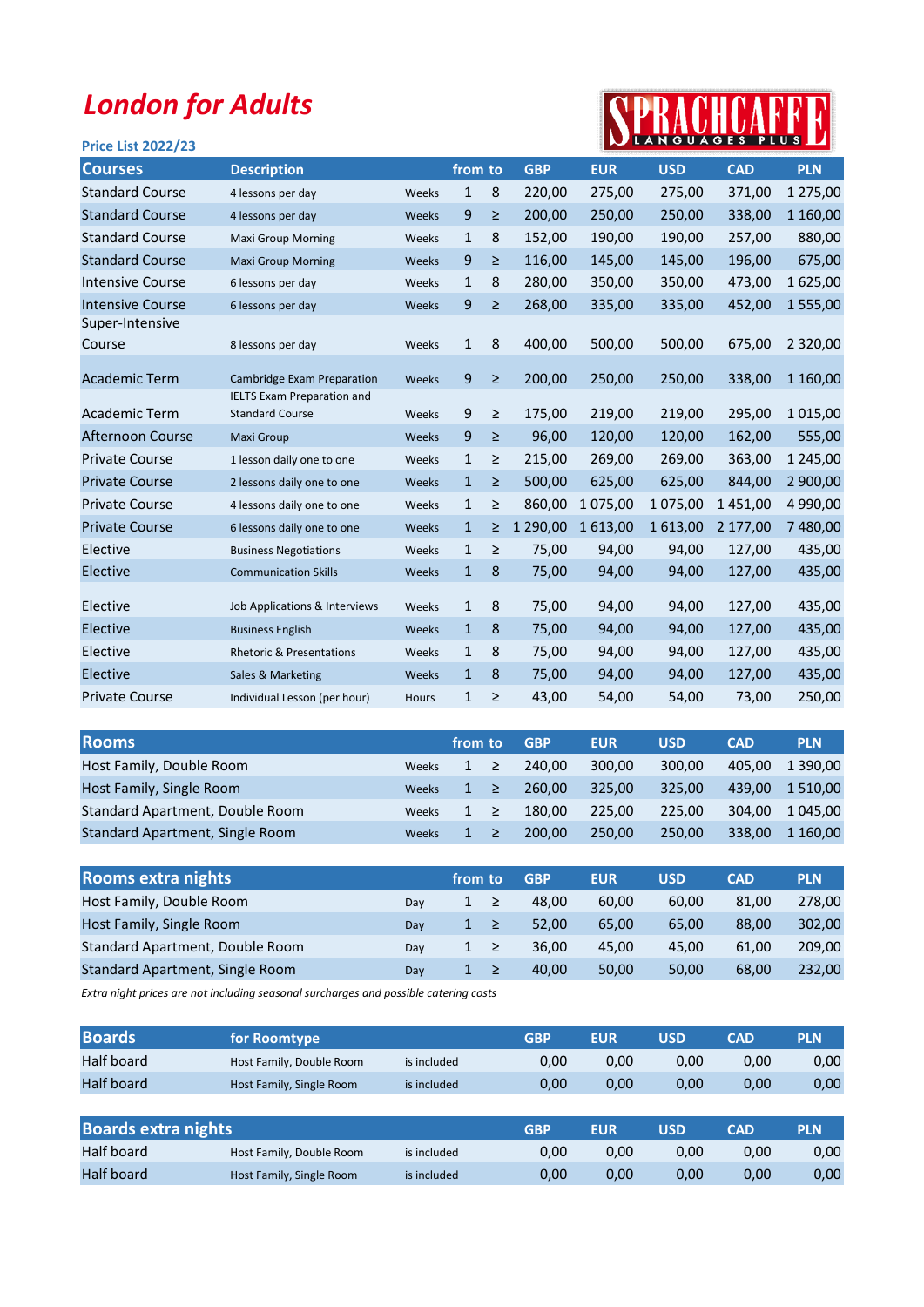| <b>Seasonsurcharges</b>            |                                      | <b>GBP</b> | <b>EUR</b> | <b>USD</b> | <b>CAD</b> | <b>PLN</b>    |
|------------------------------------|--------------------------------------|------------|------------|------------|------------|---------------|
| Mid Season                         | 03/04/2022 - 18/06/2022              | 32,00      | 40,00      | 40,00      | 54,00      | 185,00        |
| <b>High Season</b>                 | 19/06/2022 - 20/08/2022              | 80,00      | 100,00     | 100,00     | 135,00     | 465,00        |
| Mid Season                         | 21/08/2022 - 17/09/2022              | 32,00      | 40,00      | 40,00      | 54,00      | 185,00        |
|                                    |                                      |            |            |            |            |               |
| Seasonsurcharges extra nights      |                                      | <b>GBP</b> | <b>EUR</b> | <b>USD</b> | <b>CAD</b> | <b>PLN</b>    |
| Mid Season                         | 03/04/2022 - 18/06/2022              | 6,00       | 8,00       | 8,00       | 11,00      | 37,00         |
| <b>High Season</b>                 | 19/06/2022 - 20/08/2022              | 16,00      | 20,00      | 20,00      | 27,00      | 93,00         |
| Mid Season                         | 21/08/2022 - 17/09/2022              | 6,00       | 8,00       | 8,00       | 11,00      | 37,00         |
|                                    |                                      |            |            |            |            |               |
| <b>Fees</b>                        |                                      | <b>GBP</b> | <b>EUR</b> | <b>USD</b> | <b>CAD</b> | <b>PLN</b>    |
| <b>Accommodation Placement Fee</b> |                                      | 60,00      | 75,00      | 75,00      | 101,00     | 350,00        |
| <b>Course Enrollment Fee</b>       |                                      | 60,00      | 75,00      | 75,00      | 101,00     | 350,00        |
| <b>Registration Fee</b>            |                                      | 60,00      | 75,00      | 75,00      | 101,00     | 350,00        |
|                                    |                                      |            |            |            |            |               |
| <b>Transfers</b>                   | <b>Airport/Station</b>               | <b>GBP</b> | <b>EUR</b> | <b>USD</b> | <b>CAD</b> | <b>PLN</b>    |
| Oneway (Arrival)                   | LGW - London Gatwick Airport         | 130,00     | 163,00     | 163,00     | 219,00     | 755,00        |
| Oneway (Arrival)                   | LHR - London Heathrow Airport        | 75,00      | 94,00      | 94,00      | 127,00     | 435,00        |
| Oneway (Arrival)                   | LTN - London Luton Airport           | 125,00     | 156,00     | 156,00     | 211,00     | 725,00        |
| Oneway (Arrival)                   | QQS - Train Station St. Pancras      | 75,00      | 94,00      | 94,00      | 127,00     | 435,00        |
| Oneway (Arrival)                   | STN - London Stansted Airport        | 155,00     | 194,00     | 194,00     | 262,00     | 900,00        |
| Oneway (Departure)                 | LGW - London Gatwick Airport         | 90,00      | 113,00     | 113,00     | 152,00     | 520,00        |
| Oneway (Departure)                 | LHR - London Heathrow Airport        | 65,00      | 81,00      | 81,00      | 110,00     | 375,00        |
| Oneway (Departure)                 | LTN - London Luton Airport           | 95,00      | 119,00     | 119,00     | 160,00     | 550,00        |
| Oneway (Departure)                 | QQS - Train Station St. Pancras      | 65,00      | 81,00      | 81,00      | 110,00     | 375,00        |
| Oneway (Departure)                 | <b>STN - London Stansted Airport</b> | 120,00     | 150,00     | 150,00     | 203,00     | 695,00        |
| Return                             | LCY - London City Airport            | 140,00     | 175,00     | 175,00     | 236,00     | 810,00        |
| Return                             | LGW - London Gatwick Airport         | 215,00     | 269,00     | 269,00     | 363,00     | 1 2 4 5 , 0 0 |
| Return                             | LHR - London Heathrow Airport        | 140,00     | 175,00     | 175,00     | 236,00     | 810,00        |
| Return                             | LTN - London Luton Airport           | 215,00     | 269,00     | 269,00     | 363,00     | 1 2 4 5 , 0 0 |
| Return                             | QQS - Train Station St. Pancras      | 140,00     | 175,00     | 175,00     | 236,00     | 810,00        |
| Return                             | <b>STN - London Stansted Airport</b> | 270,00     | 338,00     | 338,00     | 456,00     | 1565,00       |